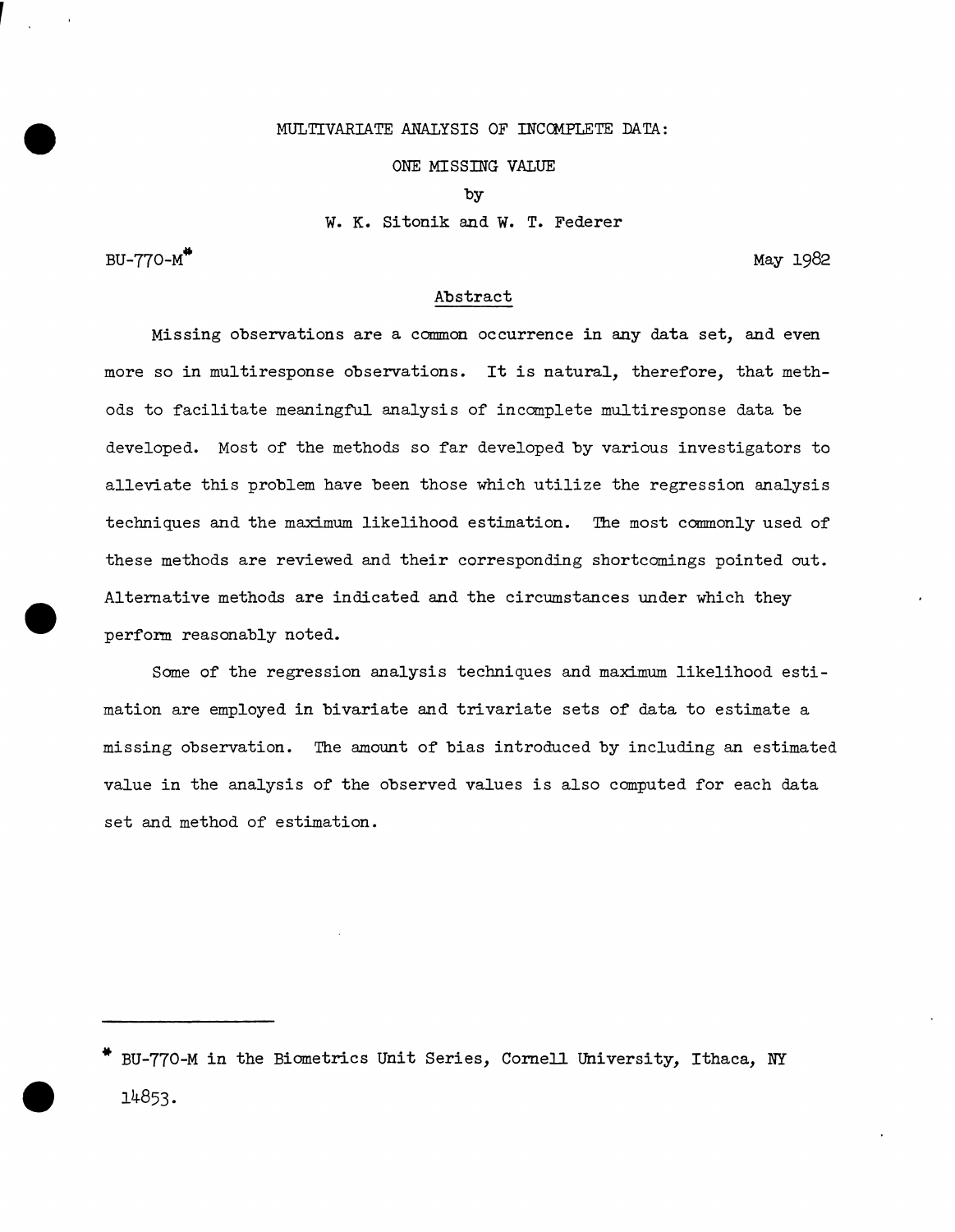# MULTIVARIATE ANALYSIS OF INCOMPLETE OBSERVATIONS:

## ONE MISSING VALUE

by

w. K. Sitonik and w. T. Federer

BU-770-M

•

•

•

May 1982

Missing values bedevil any data set, and yet this is a common occurrence in any data collection phenomena. An otherwise simple analysis, with straightforward interpretations, on a data set can become extremely complicated when there are some missing values. This problem is so extensive that a lot of effort has been directed into research on new techniques to handle missing observations. The missing observations case can be roughly categorized into any of the following groups:

- 1. Randomly missing values.
- 2. Planned missing values.
- 3. Missing values due to the observed values being discarded as spurious (outliers).
- 4. Missing values because the measured materials became mixed up.
- 5. Missing values because the required material is sensitive (sensitive questions in a questionnaire).

From the diversity of the missing value situations, it can be seen that any taxonomy for incomplete data cannot encompass all possible situations of missing values. In this study the first, and possibly the third cases, will be considered although no attempt will be made on methods of determining when an observation is an outlier, and can thus be discarded. Interest will center only on the case when an observation has been declared missing.

Procedures for treating missing data are well developed for the univariate experiments (Federer, 1955). The methods developed for the uniresponse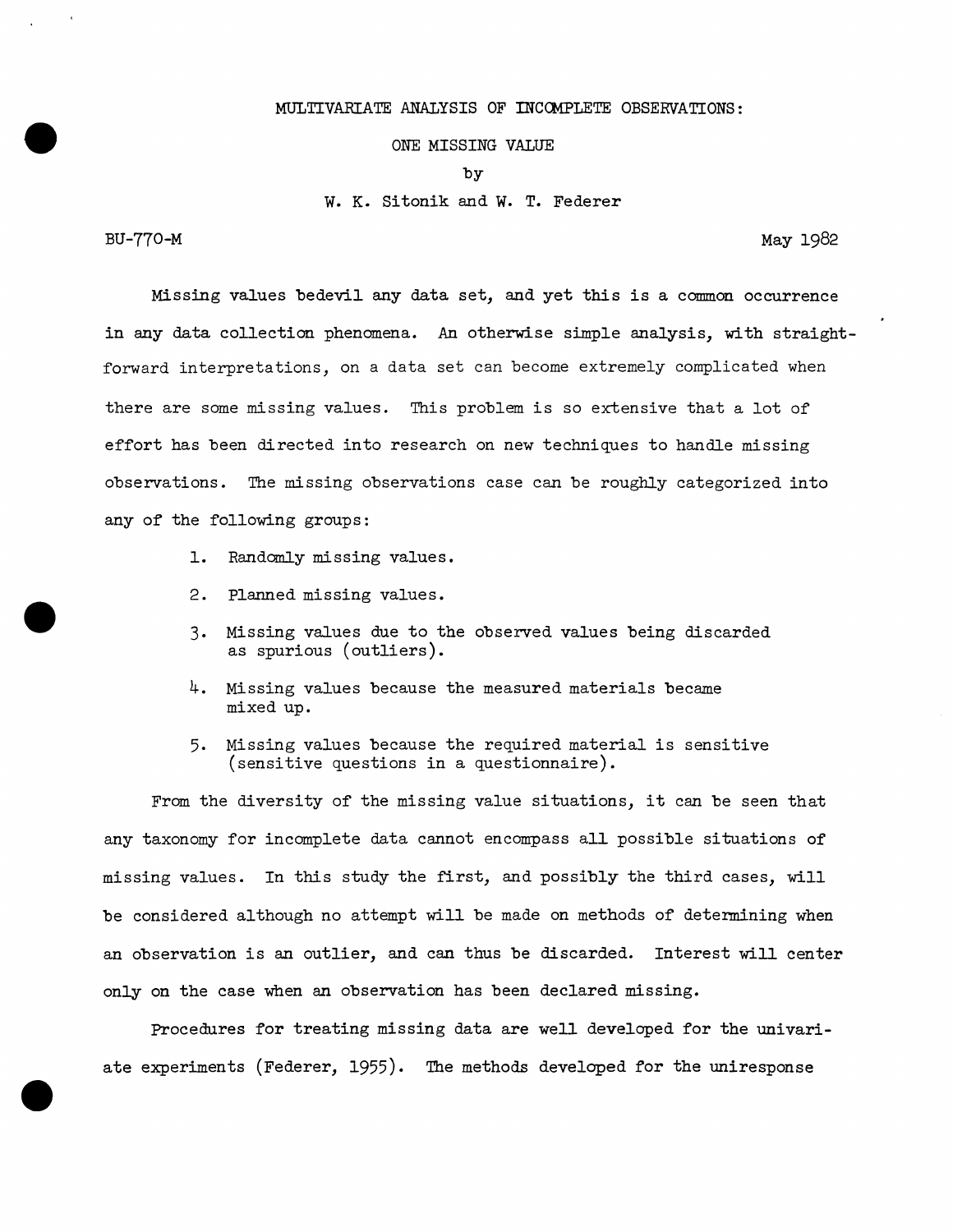observations are mainly for two or more samples. Analysis techniques for the one-sample cases are sufficient to handle unequal numbers of observations per class; no teclmiques need to be developed for the one-sample uniresponse observations with a missing value.

In the multiresponse case, however, discarding a whole individual because of one missing value may not be desirable, so there is need to estimate the missing value and retain the individual with the completed measurements in the analysis (Helwig and Council, 1979).

Several cases of missing values have been investigated by different investigators in an attempt to develop a universally acceptable teclmique for computing missing values in the one-sample case. These efforts have not been conclusive due to the complex and varying relationship between observations on any given individual. Nonetheless, methods have been developed which can • be used "satisfactorily" to compute the estimates of missing values.

A very common technique of dealing with a missing value in a set of multiresponse observations has been to remove any individual with a missing value from the analysis. This approach is surprisingly good for small values of p  $(p \le 4)$  responses and near-singular correlation coefficient matrices (|R| near zero). For increasing values of  $|R|$ , the efficiency of the method decreases (Chan et al., 1976). It should be noted, however, that this method is analogous to the classical procedure in experimental design of inserting "neutral" values in place of the missing ones (Haitovsky, 1968).

This method, however, is obviously unsatisfactory if many values are known for an incomplete observation and if, in particular, the variables known prove on analysis to be important for the study.

Alternatively, one can replace the missing value by the mean of all the available observations. Such an estimate would be more accurate than any

•

-2-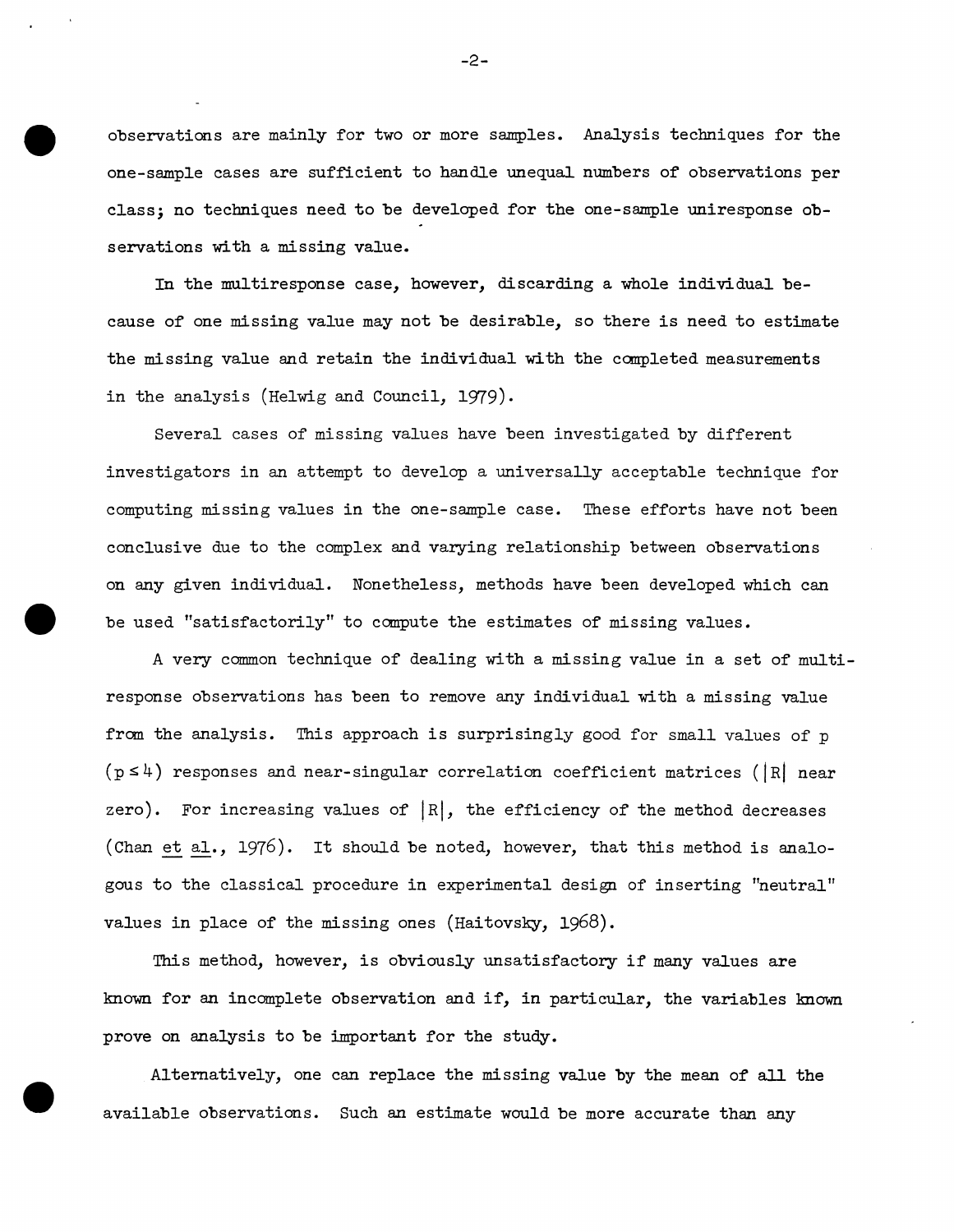$\begin{array}{c} \bullet \\ \bullet \\ \bullet \\ \bullet \\ \bullet \end{array}$ other estimate from a sub-sample of the observations. The only main discrepancy is that the responses may not be in the same units. So the only reasonable estimate would be the sample mean of the particular response with the missing value. Although this method might bias the estimates badly, it is argued that the gain in precision might over-compensate the bias (Haitovsky, 1968).

Another approach which has received a lot of attention in literature, resulting in several modifications, is the regression analysis approach. Afifi and Elashoff (1966) point out the possibility of regressing the response variable(s) on each of the remaining complete response variables; the resulting regression equation being used to estimate the missing value(s). The estimated values of the missing observation are then averaged to give the "true" estimate. This method, although it uses all the available information, becomes intractable when the efficiency of the method needs to be computed.

• A more appealing regression technique was initiated by Buck (1960) and further developed and extended by Beale and Little (1975). The technique is to carry out a multiple regression of the response variable with a missing value on the remaining variables. The multiple regression function so obtained is then used to compute an estimate of the missing value. Chan, et al. (1976), in a simulation study, showed that the method is efficient only for correlated response variables. When the response variables are not highly correlated, the method does not do any better than omitting the incomplete observations.

The approach which is the main focus of this study assumes that the observed values come from some multivariate normal distribution whose parameters are to be estimated by the maximum likelihood method. Although this method is considered far more efficient than all the others, when the observations are normally distributed, the amount of computation involved is prohibitive (Anderson,

•

- 3 -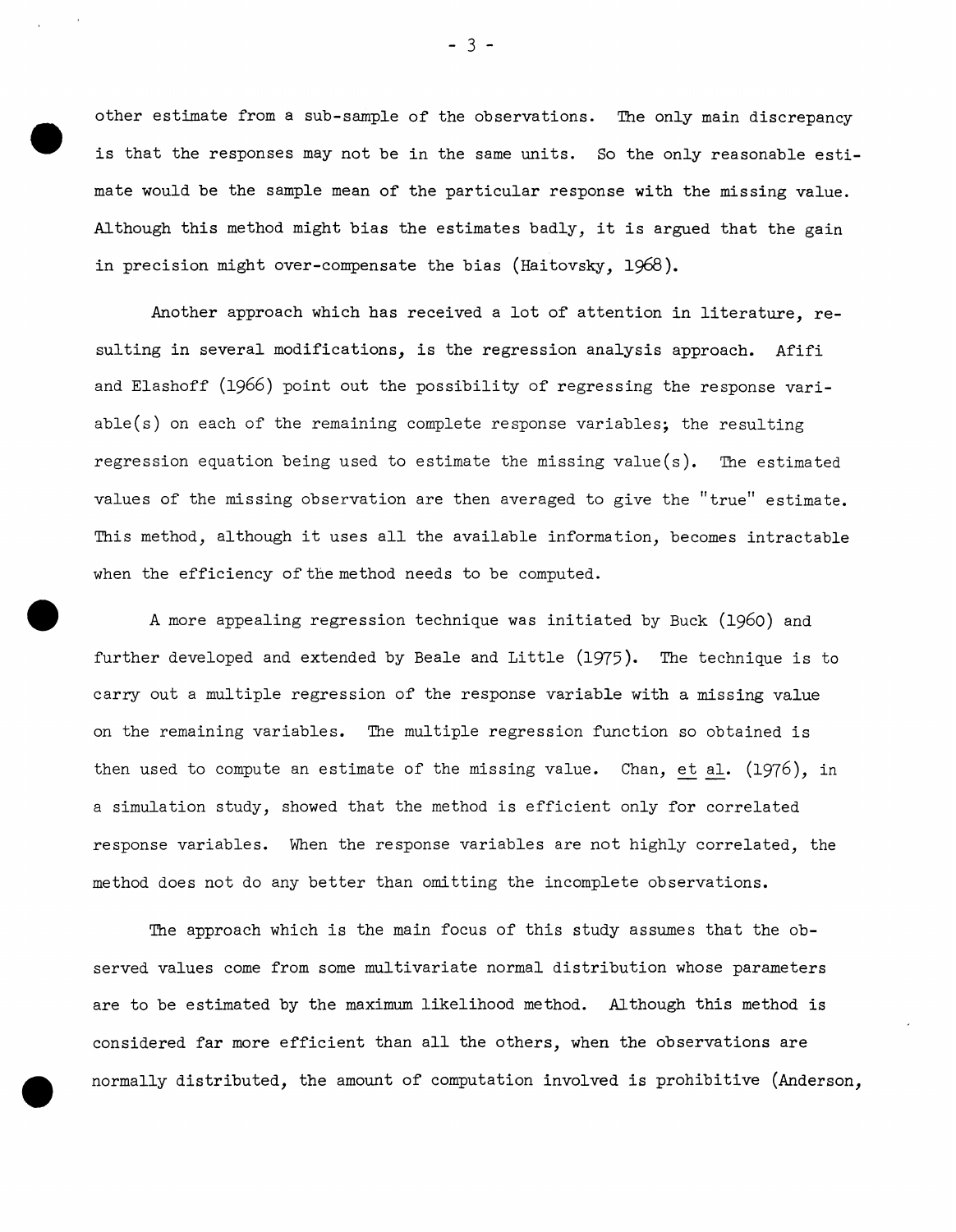1957). For one or two missing observations the method is fairly tractable, and will be applied to one missing observation in the study.

•

•

Let there be n individuals observed,  $Y_{nXp}$ , each with p response variables, with a common and unknown covariance matrix,  $\Sigma_{\text{DXD}}$  and mean  $\mu$ . Then, the joint density function for the n observations is given by

$$
f(\underline{y}; \underline{\mu \Sigma}) = \frac{1}{(2\pi)^{np/2} |\Sigma|^{n/2}} \exp - \frac{1}{2} (\underline{y} - \underline{1}\underline{\mu}') \underline{\Sigma}^{-1} (\underline{y} - \underline{1}\underline{\mu}')
$$

when measurements are made on each individual. Estimates of the parameters in the likelihood function are obtained by equating the partial equations to zero and solving for the parameters. Since this is found in any statistics book treating maximum likelihood estimation, the derivation for the complete observation case is not included.

• First, let us consider a bivariate case  $(X, Y)$ , where X and Y are two response variables measured on each of n individuals. Let  $(X,Y)$  be bivariate normal with mean  $(\mu_1^{},\mu_2^{})$  and covariance matrix  $\Sigma$  =  $|$ function of the n pairs of observations is given by  $\sigma_{11}$  $\sigma_{21}$  $\begin{bmatrix} \sigma_{12} \\ \sigma_{22} \end{bmatrix}$ . The density

 $f(\underline{x}, \underline{y}; \underline{\mu_1 \underline{z}}) = \frac{1}{(2\pi)^n |z|^{n/2}} \exp - \frac{1}{2} \left[ \begin{array}{ccc} \underline{x} - \mu_1 \underline{1} \\ z - \mu_2 \underline{1} \\ \underline{y} - \mu_2 \underline{1} \end{array} \right]^{n} \left[ \begin{array}{ccc} \sigma_{11} & \sigma_{12} \\ \sigma_{21} & \sigma_{22} \end{array} \right]^{-1} \left[ \begin{array}{ccc} \underline{x} - \mu_1 \underline{1} \\ \underline{y} - \mu_2 \underline{1} \end{array} \right],$ 

which can also be expressed as the product of the marginal density of X and the conditional density of Y given that X has been assigned a known value x. Thus the joint density function becomes

- 4 -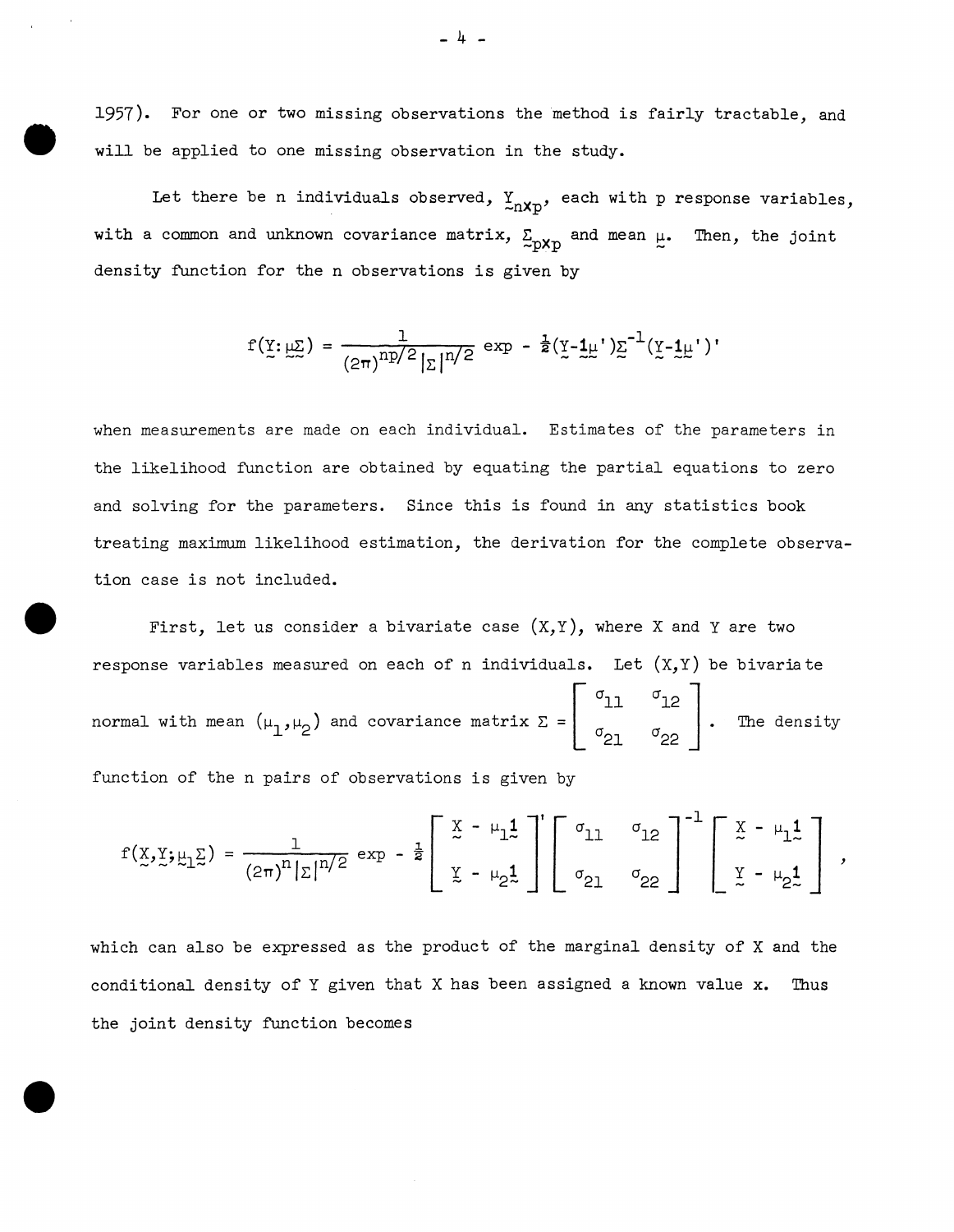$$
f(x,y;\mu_1 \Sigma) = \frac{1}{(2\pi\sigma_{11})^{n/2}} \exp - \frac{1}{2\sigma_{11}} (x-\mu_1 \mathbf{1}) (x-\mu_1 \mathbf{1}) \cdot \frac{1}{(2\pi(1-\rho^2)\sigma_{22})^{n/2}} \exp
$$

$$
- \frac{1}{2(1-\rho^2)\sigma_{22}} (y-\mu_2 \mathbf{1}) (y-\mu_2 \mathbf{1})
$$

where

•

•

$$
\mu = (\mu_1, \mu_2) \text{ and } \mu_2^* = \mu_2 + \hat{\rho} \frac{\partial}{\partial x} (x - \mu_1) \text{ .}
$$

Note also that  $\sigma_{11}$  and  $\sigma_{22}$  are estimated from n and n-1 observations respectively.

Suppose that a random sample of observations from the above bivariate normal distribution is as given below, with one missing value on the random variable Y:

|  |  |  |  |  |  |  |  | X 36 51 53 23 19 34 24 65 44 31 29 58 37 46 50 44 56 |  |
|--|--|--|--|--|--|--|--|------------------------------------------------------|--|
|  |  |  |  |  |  |  |  | Y 54 99 64 60 71 61 54 77 81 93 93 * 76 96 77 93 95  |  |

The maximum likelihood estimates of  $\mu$  and  $\Sigma$  are:

$$
\hat{L} = (41.77, 77.75)
$$
 and  $\hat{L} = \begin{bmatrix} 180.529 & 80.500 \\ 80.500 & 250.200 \end{bmatrix}$ 

respectively. From the above equations, it can be seen that the estimate of the missing y value is given by:

$$
\hat{y} = \hat{\mu}_2 + \hat{\rho} \frac{\hat{\sigma}_2}{\hat{\sigma}_1} (x - \hat{\mu}_1) = 77.750 + 0.388 \times \frac{15.315}{13.144} \times 16.824 = 85.356
$$

• that is the adjusted mean of the y values. This can be compared with the value of 86.091 from the simple linear regression or the actual observed value of 51.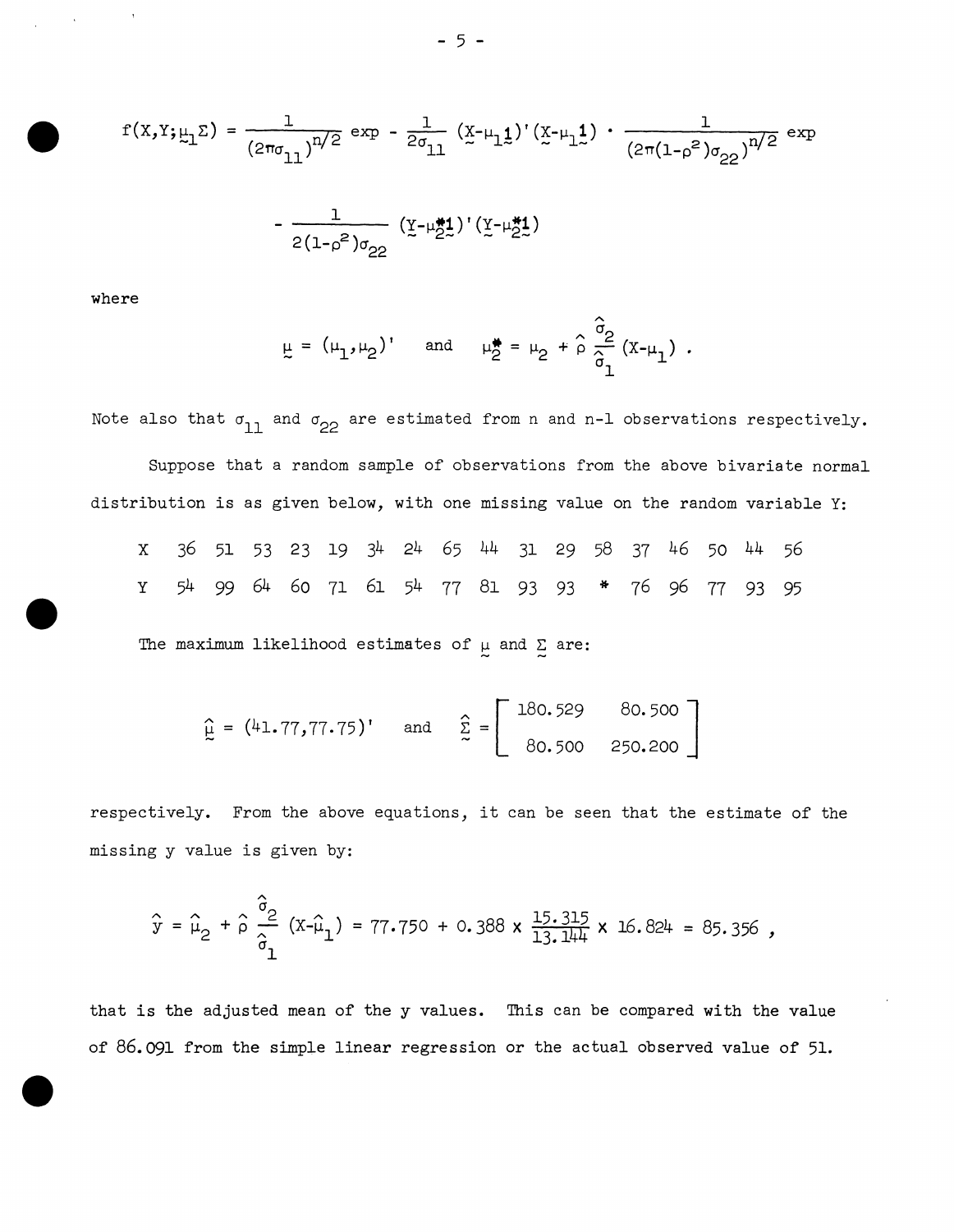$\begin{array}{c} \bullet \\ \bullet \\ \bullet \\ \bullet \\ \bullet \end{array}$ It should be pointed out that when determining the estimates of the unknown parameters in  $\mu$  and  $\Sigma$  for the maximum likelihood method, the rest of the observations on the incomplete individual are used. This is not the case in any of the regression methods except when computing the actual estimate.

As pointed out earlier, the inclusion of an estimated value in the analysis of the data set introduces some bias which is highly dependent on the method of estimation. In the present data set, the correlation coefficient, r of the complete observations is 0.21. When the same value is computed with one observation treated as missing and an estimated value substituted, it was shown that  $r = 0.36$  and  $0.41$  for the simple linear regression and the maximum likelihood methods respectively.

An attempt to quantify the amount of bias thus introduced was made by Buck (1960) for one missing value and the regression method of estimation. This method will be used to determine the amount of bias introduced by the two estimated values in our example.

Let the variance matrix of the observed values be given as  $\Sigma$  above. Then, using Jordan's method of solving simultaneous equations and inverting matrices (Fox,  $1954$ ), the regression coefficient of Y on X is given by

$$
b = \sigma_{12}/\sigma_{22}
$$

so that the missing value,  $\widehat{Y}$  = bX and the covariance of Y and X remains unchanged for both observed predicted values.

Denote the inverse of the variance-covariance matrix of X and Y by

$$
\Sigma^{-1} = \left[ \begin{array}{cc} c_{11} & c_{12} \\ c_{21} & c_{22} \end{array} \right]
$$

•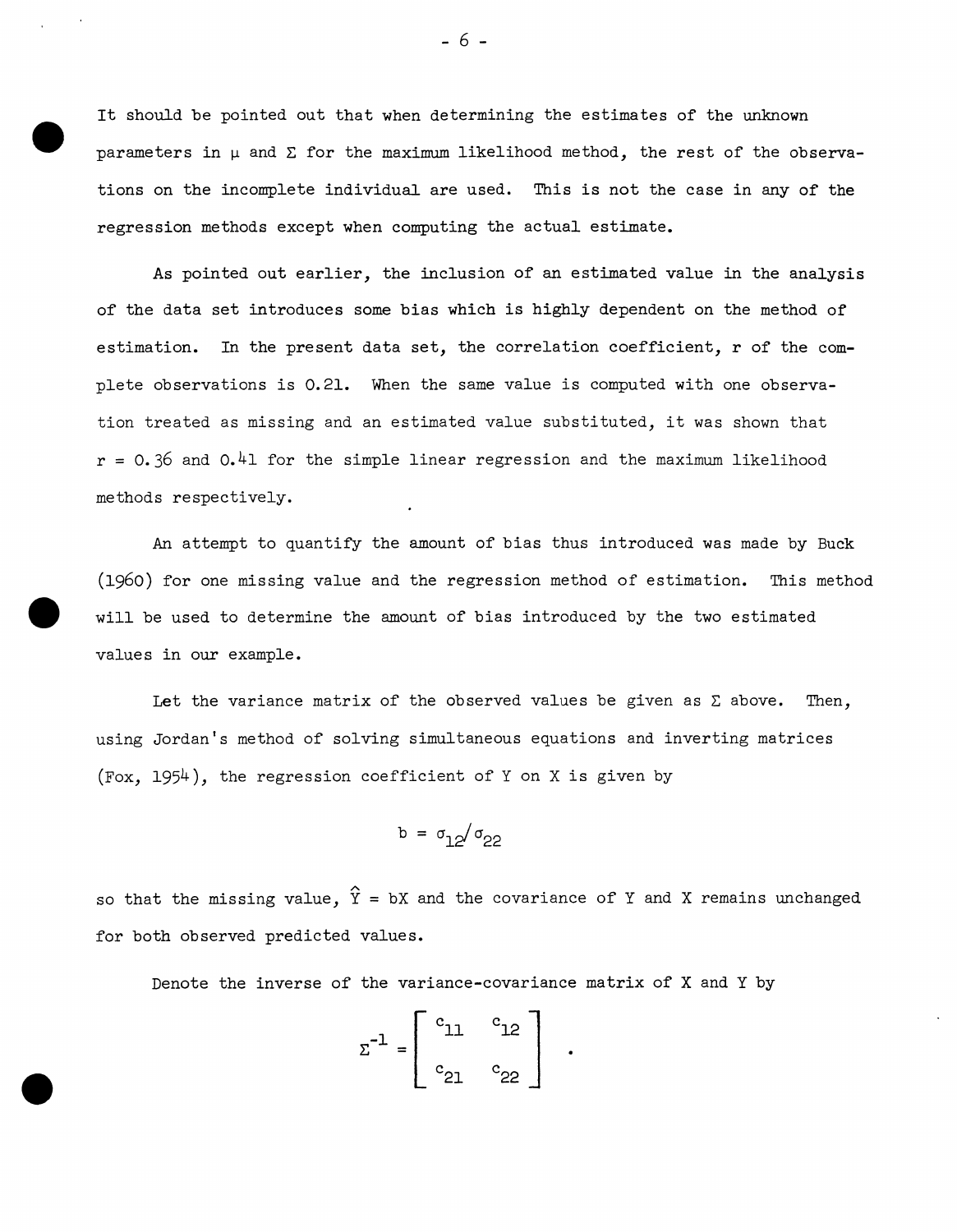• Then, using the fact that  $\Sigma\Sigma^{-1}$  = I we have  $\sigma_{21}c_{11}$  +  $\sigma_{22}c_{21}$  = thus,  $c_{22} = (\sigma_{22} - \sigma_{21}\sigma_{11}^{1}\sigma_{12})^{-1}$ . Note that  $Var(\hat{y}) = \sigma_{21}^{2}/\sigma_{11} =$ 

Thus when an estimated value is substituted for a missing value y, the computed variance-covariance matrix would be the same as if there were no missing values *except* for the necessary adjustment on the variance of Y given above. For the estimates computed in the bivariate normal set of data, the estimated bias in the covariance matrices are 15.63 and 11.55 for the simple linear regression and maximum likelihood estimates respectively. All the computed estimates of the variance of the response variable Y underestimated the variance, with the observed value,  $(Var(y) = 276.65)$  substantially.

Similar computations, as those done for bivariate random variables, can be done for cases where more than two response variables are measured. A trivariate case will be considered to show a passible generalization of the above computation • techniques to p-responses *per* individual with one missing value. The same data as in the foregoing example will be used, *except* an additional response variable will be introduced. Trivariate data is as follow:

X 53 23 19 24 44 31 29 58 37 46 50 44 56 36 51 <sup>y</sup>64 *60* 71 61 77 81 93 93 \* 77 93 95 54 99 z o.4 o.4 3.1 o.6 4.7 1.7 9.4 10.1 11.6 12.6 10.9 23.1 23.1 21.6 23.1 1.9 29.9

The trivariate normal distribution for the three variables is given by:

$$
f_{\theta}(x,y,z) = \frac{1}{(2\pi)^{2n/2} |z|^{n/2}} \exp \left[-\frac{1}{2} \left[ \begin{array}{ccc} x - \mu_1 \frac{1}{2} \\ x - \mu_2 \frac{1}{2} \\ \frac{1}{2} - \mu_3 \frac{1}{2} \end{array} \right] \left[ \begin{array}{ccc} \sigma_{11} & \sigma_{12} & \sigma_{13} \\ \sigma_{21} & \sigma_{22} & \sigma_{23} \\ \sigma_{31} & \sigma_{32} & \sigma_{33} \end{array} \right]^{-1} \left[ \begin{array}{ccc} x - \mu_1 \frac{1}{2} \\ x - \mu_2 \frac{1}{2} \\ \frac{1}{2} - \mu_3 \frac{1}{2} \end{array} \right]
$$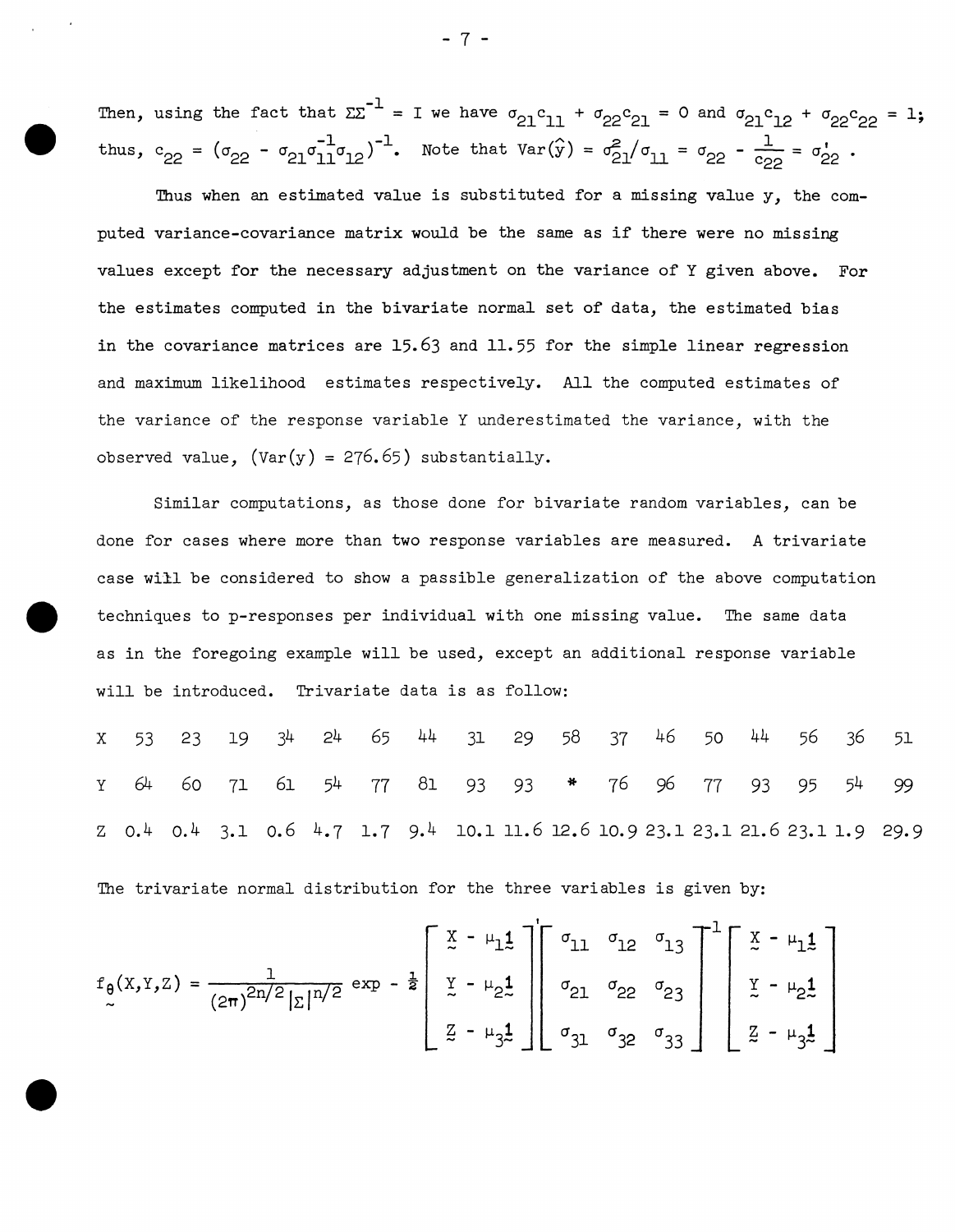$$
= f(\underline{x}, \underline{z}) f(\underline{y} | \underline{x}, \underline{z})
$$
  

$$
= f(\underline{x}, \underline{z}) \cdot \frac{1}{(2\pi)^{3n/2} \sigma_{\underline{Y} \cdot \underline{X} \underline{Z}}} \exp - \frac{1}{2\sigma_{\underline{Y} \cdot \underline{X} \underline{Z}}^2} (\underline{y} - \mu_{\underline{Z} \underline{Z}}^{\underline{\ast}}) (\underline{y} - \mu_{\underline{Z} \underline{Z}}^{\underline{\ast}})
$$

where

•

$$
\mu_2^* = \mu_2 + \beta_{YZ} (Z - \mu_3) + \beta_{YX} (X - \mu_1)
$$
  
\n
$$
\sigma_{23} = \sigma_{33} \beta_{YZ} \cdot x + \sigma_{13} \beta_{XY} \cdot z
$$
  
\n
$$
\sigma_{12} = \sigma_{22} \beta_{YZ} \cdot x + \sigma_{11} \beta_{YX} \cdot z
$$
  
\n
$$
\sigma_{Y}^2 \cdot xZ = \sigma_{22} - (\beta_{YZ}^2 \cdot x \sigma_{33} + 2 \beta_{YZ} \cdot x \beta_{YX} \cdot z \sigma_{13} + \beta_{YZ}^2 \cdot x \sigma_{11})
$$

Therefore, the required estimated value of the missing observation can be computed as the conditional mean of y as given below:

$$
\hat{y} = \hat{\mu}_2 + \hat{\beta}_{YZ \cdot X}(z - \hat{\mu}_3) + \hat{\beta}_{YX \cdot Z}(x - \hat{\mu}_1)
$$
  
= 77.75 + 0.5088(12.6 - 10.4824) + 0.1549(58 - 41.1765)  
= 81.43.

The variance of y,  $Var(y) = 250.20$  and with the estimated value of the missing observation Var $(y)$  = 235.36. Thus the bias introduced by inclusion of the estimate in the data analysis is  $83.17$  and the adjusted variance of y is  $167.03$ . In most cases, inclusion of the estimate in the data analysis results in a nonpositive definite covariance matrix. Engelman (1981) has developed a procedure which can convert such a matrix to a positive definite matrix. In the article, however, it is not indicated whether the adjustment so imposed on the covariance matrix has some adverse effects on the results.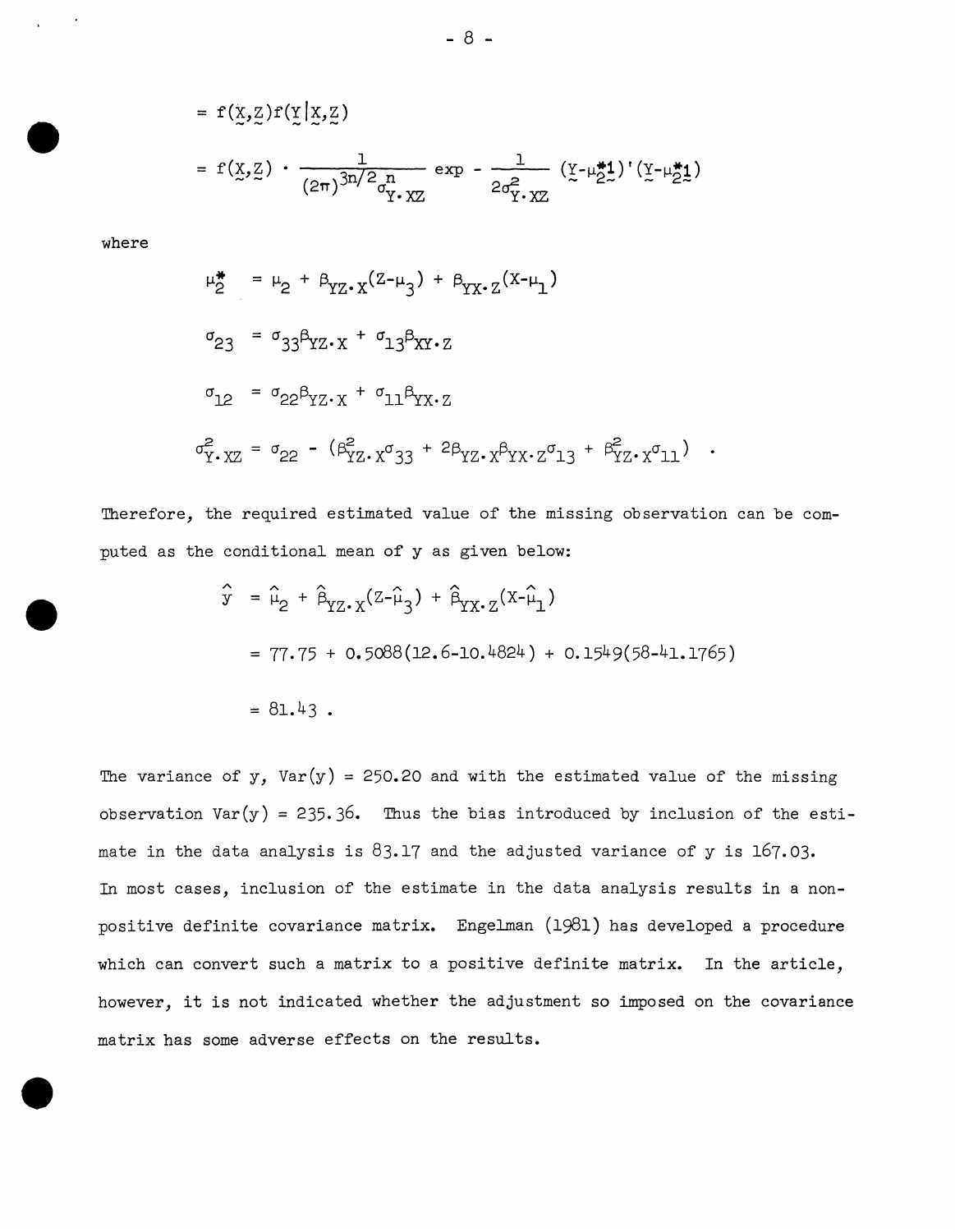It can be seen that for large values of responses, *p* the amount of computation in using the maximum likelihood estimation becomes extremely large and may lead to results with large rounding errors. An alternative method has been developed by Orchard and Woodbury (1972) called the Missing Information Principle. The method, which does not assume any distributional properties, gives the same estimates as the maximum likelihood estimates when the observations are multivariate normal. This procedure has been adapted to a computer program in the MULTIMISS subroutine of GENSTAT package (GENSTAT, 1978).

#### REFERENCES

- Afifi, A. A. and Elashoff, R. M. (1966). Missing observations in multivariate statistics. I. Review of the literature. J. Amer. Statist. Assoc. 61, 595-6o4.
- Anderson, T. W. (1957). Maximum likelihood estimates for a multivariate normal distribution when some observations are missing. J. Amer. Statist. Assoc. 52, 200-203 •
- Beale, E. M. L. and Little, R. J. A. (1975). Missing values in multivariate analysis. J. Roy. Statist. Soc. Ser. B, 37, 129-145.
- Buck, S. F. (1960). A method of estimation of missing values in multivariate data suitable for use with an electric computer. *J.* Roy. Statist. Soc. Ser. B, 22, 302-307.
- Chan, L. S., Gilman, *J.* A. and Dunn, 0. *J.* (1976). Alternative approaches to missing values in discriminant analysis. *J.* Amer. Statist. Assoc. 71, 842-844.
- Engelman, L. (1981). An efficient algorithm for computing covariance matrices from data with missing values. Communications in Statistics, Simulation and Computation 11, 113-121.
- Federer, W. T. (1955). Experimental Design Theory and Application. McMillan, New York (Reprinted by the Oxford and IBH Publishing Company, Calcutta, 1967).
- Fox, L. (1954). Practical solution of linear equations and inversion of matrices. Nat. Bur. Stand. *App.* Math. Ser. 39, 1-54.

GENSTAT (1977). A general statistical program. Rothamsted Experimental Station.

•

•

•